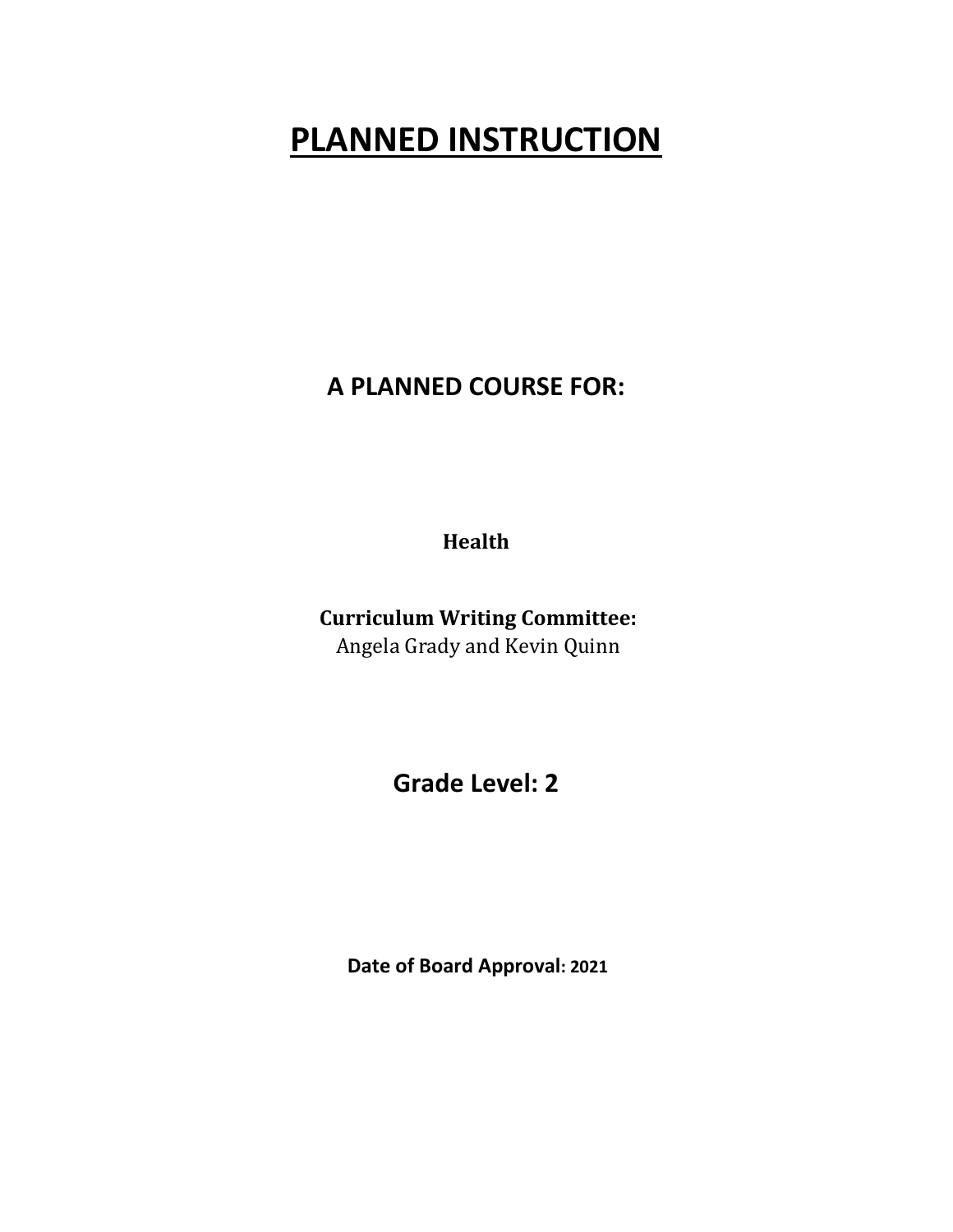### **Course Weighting**

| Participation              | 60% |
|----------------------------|-----|
| Classwork / Homework       | 20% |
| Projects / Quizzes / Tests | 20% |
| <b>Total</b> 100%          |     |

## **Curriculum Map**

#### **Overview:**

The curriculum will introduce and reinforce concepts that will lead the student toward a better understanding and appreciation of their body. The student will recognize how healthy choices and personal responsibility will help them gain and maintain an active and healthy lifestyle.

#### **Goals:**

- **1. Unit One –**Personal Health, Wellness, and Safety **Overview with time range in days:** 30 **Unit One ‐Goals:**  Understanding of:
	- Tobacco
	- Alcohol
	- Drugs
	- Family Health
	- Nutrition
	- Physical Activity
	- Mental and Emotional Health
	- Peer Pressure
	- Anatomy
	- Technologies Impact on health

#### **2. Unit Two –**Community Health

#### **Overview with time range in days:** 15 **Unit Two ‐Goals:**

Understanding of:

• Self-respect/empathy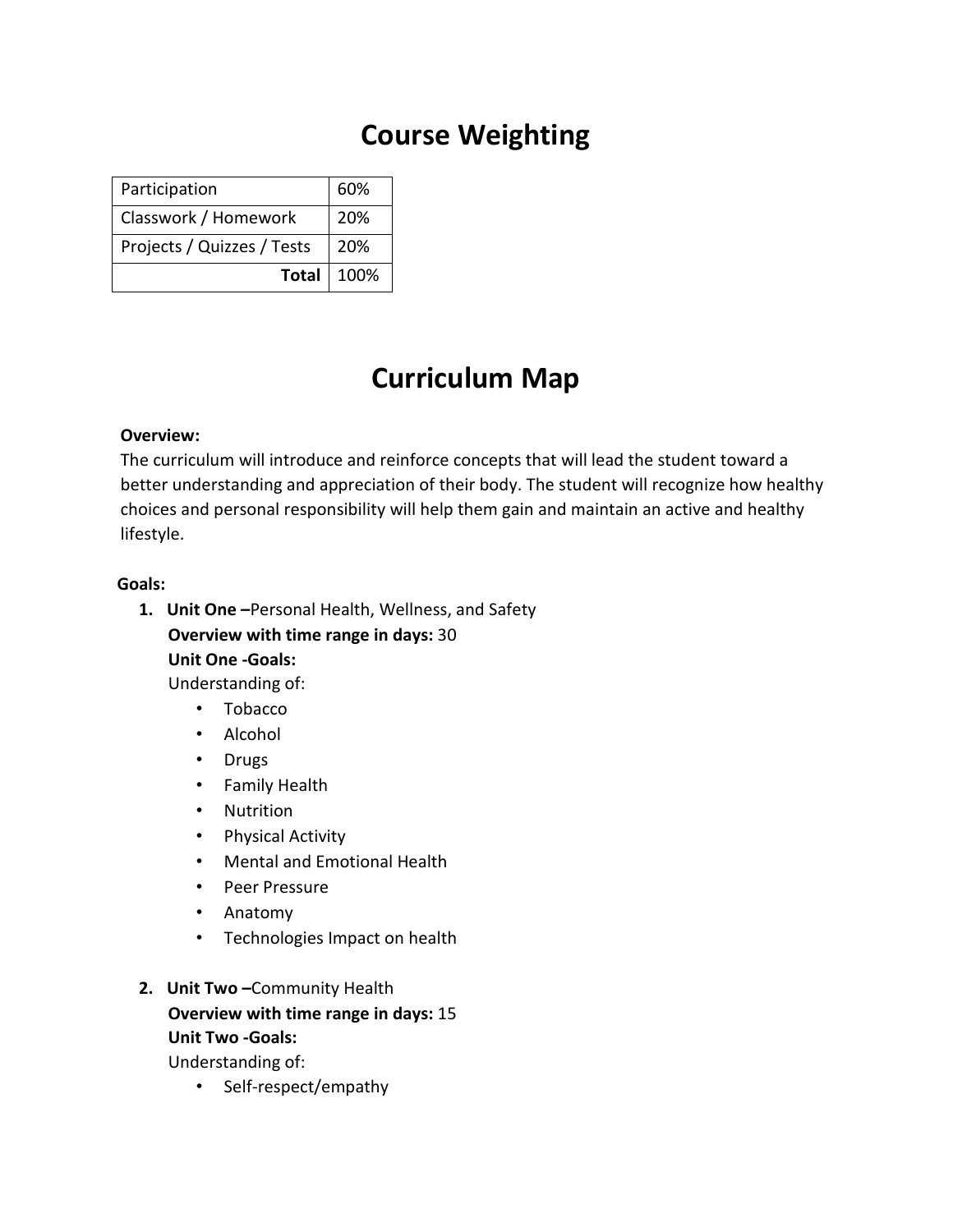- Community Health
- Environmental health
- Personal and consumer health
- Bullying

#### **Big Ideas:**

- Health concepts are essential for wellness and a health-enhancing lifestyle.
- Participation in physical activity impacts wellness throughout a lifetime.
- Community well-being is dependent on a balance of personal and social responsibility.

#### **Textbook and Supplemental Resources:**

Mendez Foundation, *Too Good for Drugs Grade 3*, CE Mendez Foundation, Inc. 2019

www.healthteacher.com

www.kidshealth.org

www.aahperd.org

www.naspe.org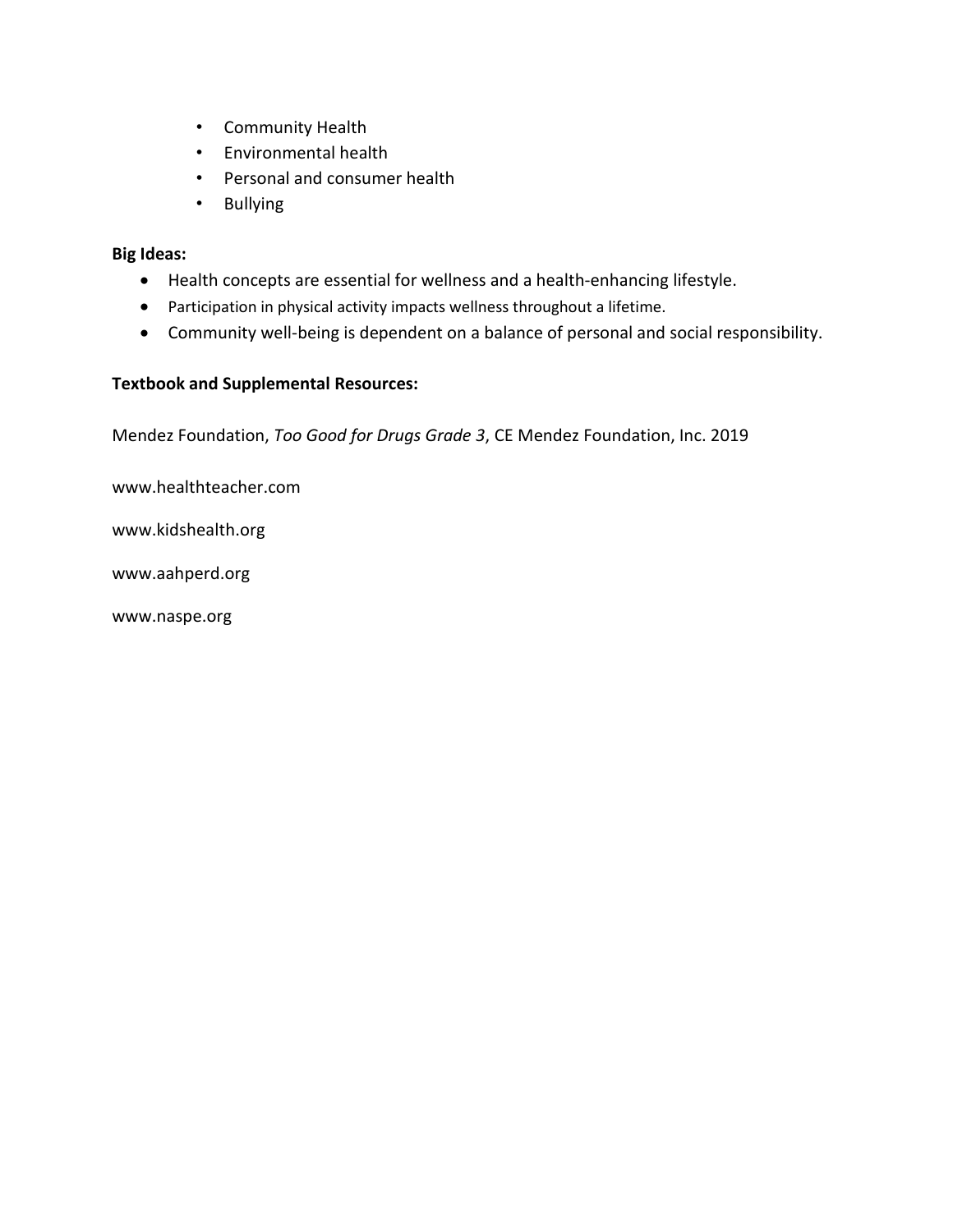### **Curriculum Plan**

**Unit:** Personal Health, Wellness, and Safety **Time Range in Days:** 30 lessons

#### **Standards Addressed:**

PA Academic Standards: 10.1.3A, 10.1.3B, 10.1.3C, 10.1.3D, 10.2.3A, 10.3.3A, 10.3.3B, 10.3.3C, 10.3.3D

SHAPE America's National Standards: 1,2,3,4,5,7

#### **Eligible Content:**

- Recognize consequences of bad decisions.
- Recognize positive outcome of good decisions.
- Identify and describe the stages of growth and development.
- Identify and know the location and function of the major body organs and systems.
- Explain the role of the food guide pyramid in helping people eat a healthy diet.
- Know age appropriate drug information.
- Identify the steps in a decision-making process.
- Recognize emergency situations and explain appropriate responses.
- Recognize conflict situations and identify strategies to avoid or resolve.

#### **Objectives:**

- Define consequence. (DOK 1)
- Define Peer Pressure. (DOK1)
- Describe the effect of peer pressure on decision making. (DOK 3)
- Identify and apply four ways to handle peer pressure. (DOK 1)
- Differentiate positive and negative self-talk. (DOK 2)
- Define over the counter medicine. (DOK 1)
- Define prescription medication. (DOK 1)
- Identify harmful substances around the home including tobacco and alcohol. (DOK 1)
- Identify technologies used in fitness. (DOK 1)
- Identify types of changes between childhood and adolescence. (DOK 1)
- Describe how growth and behavior influence behavior. (DOK 3)
- Define responsibility. (DOK 1)
- Identify things that demonstrate responsibility. (DOK 1)
- Design a plan to care for minor wounds. (DOK 4)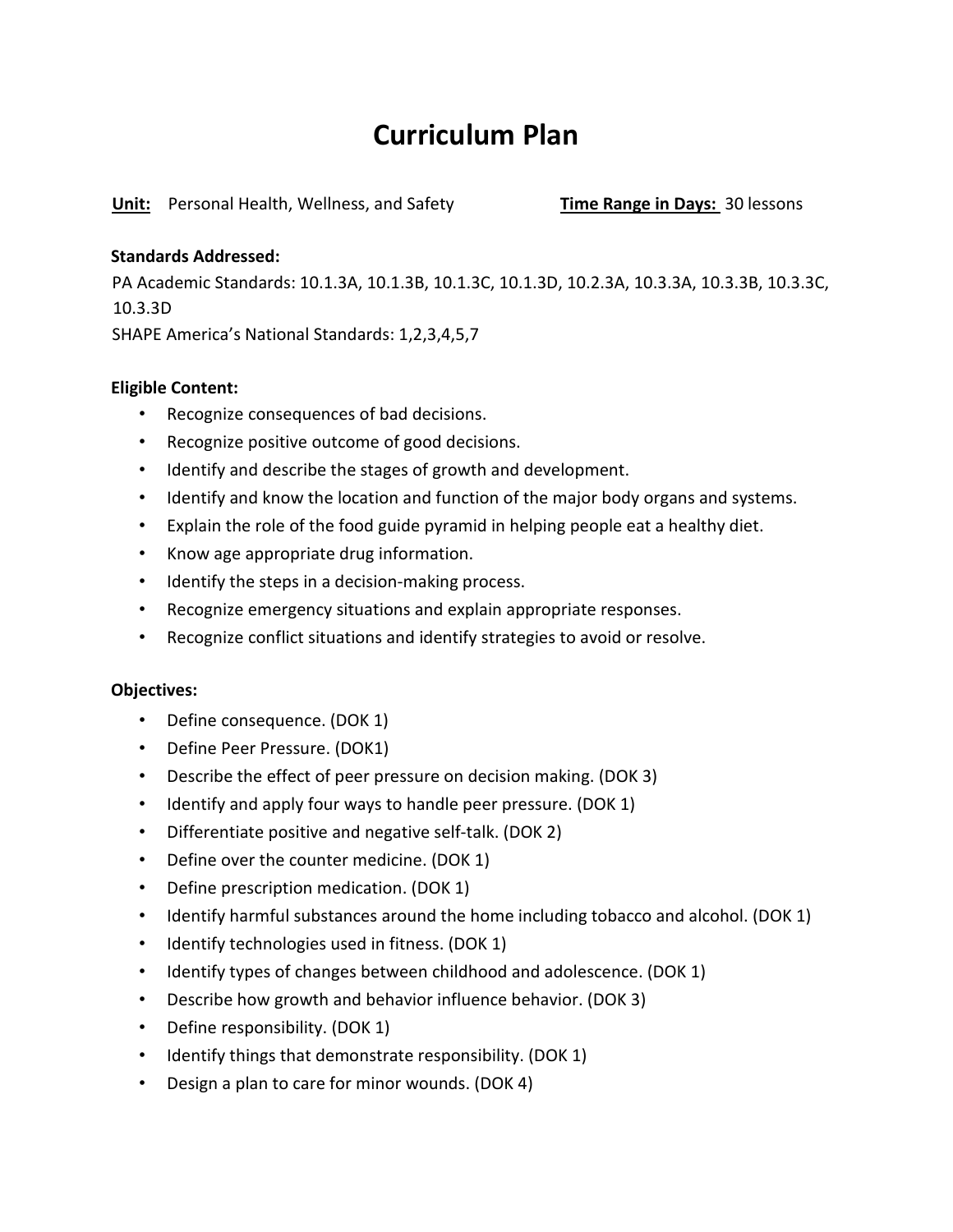- Make observations about the importance of electricity in their lives. (DOK 2)
- Synthesize ways to stay safe around electricity. (DOK 4)
- Assess emergency situations. (DOK 3)
- Recall ways to get help in an emergency. (DOK 1)
- Compare adults who are safe and strangers. (DOK 3)
- Distinguish potential weapons. (DOK 2)
- Hypothesize the importance of wearing helmets when skating or when riding a bike/scooter. (DOK 3)
- Demonstrate the proper use of helmets. (DOK 1)
- Advocate the use of helmets to others. (DOK 3)
- Identify poisons that are common in their homes and surroundings. (DOK 1)
- Analyze ways to stay safe around poisons. (DOK 4)
- Investigate ways that fire starts. (DOK 3)
- Demonstrate stop, drop, and roll. (DOK 1)
- Recall basic parts of the digestive system. (DOK 1)
- Analyze foods that help to maintain the health of the digestive system. (DOK 4)
- Recall that the heart is a pump with chambers and valves. (DOK 1)
- Compare the beating of the heart and the working valves. (DOK 3)
- Correlate the number of beats of the heart per minute to the rigor of the exercise performed. (DOK 3)
- Identify the importance of an active lifestyle to maintaining a healthy heart. (DOK 1)
- List the major components of the skeletal system including skull, spine, and ribs. (DOK 1)
- Assess the function of joints. (DOK 3)
- Illustrate different kinds of joints such as hinge and ball and socket. (DOK 1)
- Recall that muscles work by pulling and relaxing. (DOK 1)
- Hypothesize ways to keep muscles healthy. (DOK 3).
- Identify and explain the function of the cerebellum, the cerebrum, and the brain stem. (DOK 1)
- State one way to maintain brain health and /or safety. (DOK 1)
- Classify characteristics of friends. (DOK 2) Describe effects of cigarette smoking on breathing. (DOK 1)
- Identify credible sources of health information. (DOK 1)
- Analyze the importance of following label directions when taking medicines. (DOK 4) (DOK 1)
- Draw conclusions about sun exposure and the effects on the skin. (DOK 3)
- Identify ways to protect their skin from sun exposure. (DOK 1)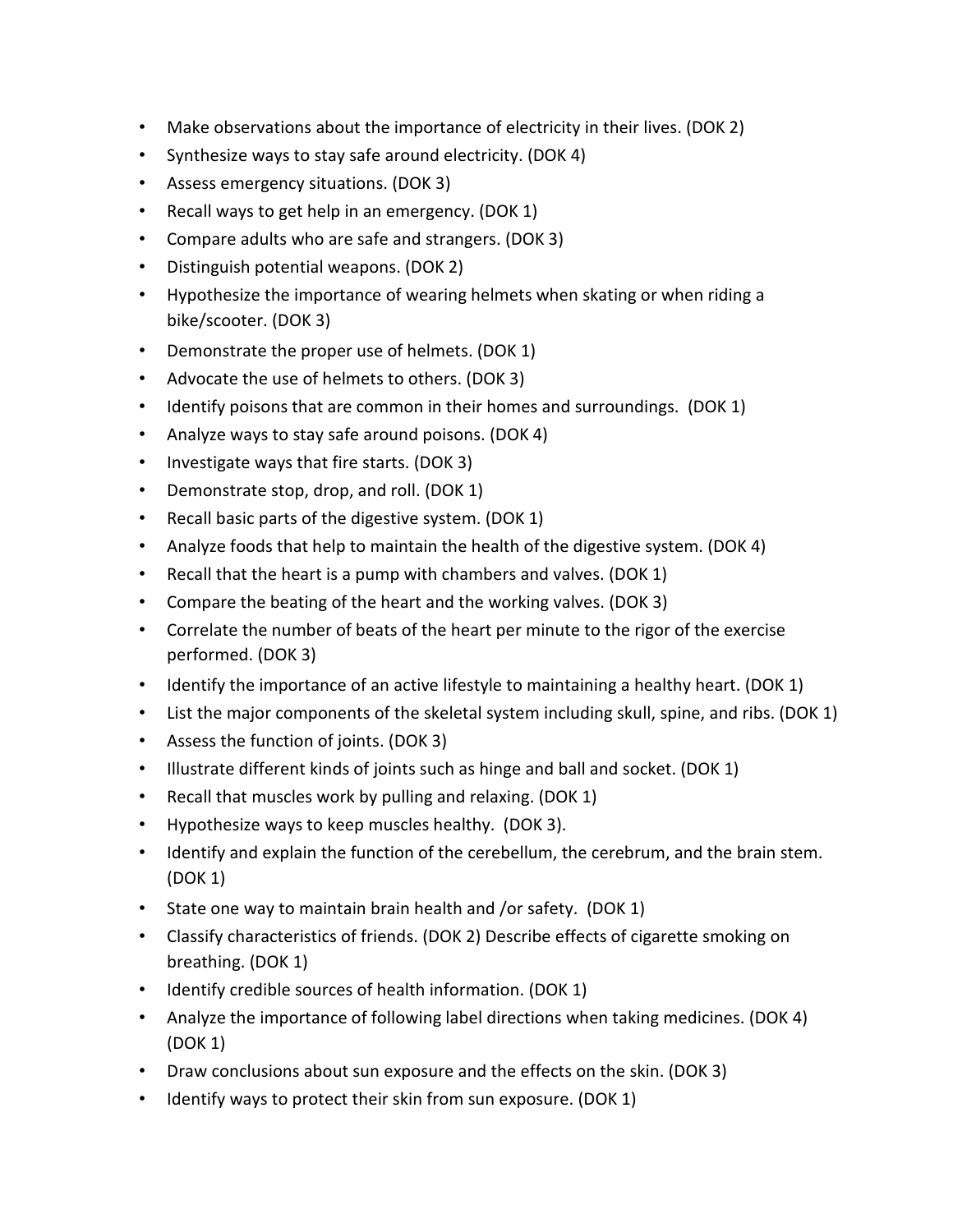- Identify ways to take care of eyes and ears. (DOK 1)
- Identify foods and drinks that contribute to good dental health. (DOK 1)
- Analyze the information found on medicine labels. (DOK 4)
- Compare sunscreen labels. (DOK 3)
- Assess why people use sign language and Braille. (DOK 3)
- Synthesize a plan to resolve conflicts peacefully. (DOK 4)
- Demonstrate ways to resolve conflicts without hurting others. (DOK 1)
- Identify components of being a good listener. (DOK 1)
- Demonstrate ways to respect the uniqueness of others. (DOK 1)
- Identify a family member as a source for help. (DOK 1)
- Assess the benefits of physical activity. (DOK 4)
- Differentiate between sedentary activities and vigorous or moderate activities. (DOK 3)
- Assess why people should be physically active for 60 minutes each day. (DOK 4)
- Identify the five food groups. (DOK 1)
- Recognize that people get different nutrients from different foods. (DOK 1)
- Differentiate between foods that are smart choices and once in a while food. (DOK 3)
- Recognize appropriate serving sizes for each of the five food groups. (DOK 1)
- Analyze the different parts of the Nutrition Facts panel. (DOK 4)
- Identify the main ingredients of a packaged food. (DOK 1)
- Recognize MyPlate. (DOK 1)
- Assess why medicines have safety caps. (DOK 4)
- Define the concept of risk. (DOK 1)
- Identify reliable sources of drug information. (DOK 1)
- Describe how using alcohol and other drugs affect the body and the mind. (DOK 1)
- Illustrate decision making steps to use in problem solving. (DOK 1)

#### **Core Activities and Corresponding Instructional Methods:**

- Too Good for Drugs lesson activities and extensions.
- Discuss new technology.
- Brainstorm appropriate ways to use technology with health and exercise.
- Brainstorm ways they have changed since they were five years old.
- T-chart physical and emotional changes.
- Create responsibility collages.
- Discuss how changes influence behaviors.
- Students write stories about change.
- Discuss different types of minor wounds.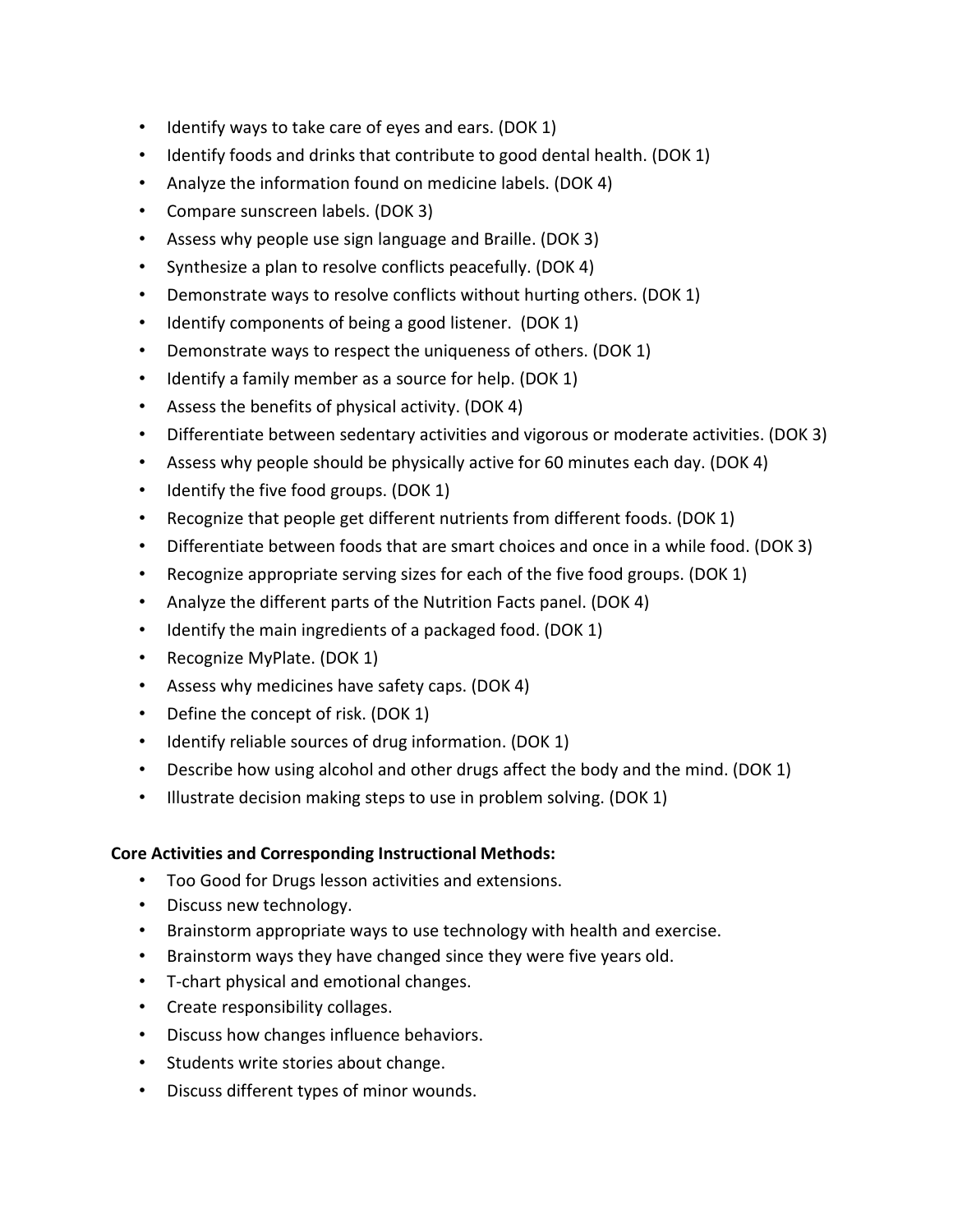- Demonstrate ways to care for a minor wound.
- Discuss ways to stay safe around electricity.
- Define an emergency.
- Discuss ways to get help in an emergency.
- Demonstrate calling for help in emergency situations.
- Identify types of weapons.
- Brainstorm places where guns and other weapons may be found.
- Discuss what to do if students see a gun or weapon.
- Discuss the importance of wearing bike helmets.
- Identify common household poisons.
- Discuss how common household products can make people sick.
- Brainstorm ways that fires can start.
- Brainstorm ways that children can prevent fires.
- Demonstrate stop, drop, and roll, practice, and then create posters to teach the skill.
- Role play the journey of what happens to our food why we eat it.
- Discuss the major organs involved in the digestive process.
- Listen to each other's hearts with stethoscopes or empty paper towel tubes.
- Discover how a valve works by creating a valve model.
- Mapping the movement of blood through the heart.
- Discuss with the class methods to keep the heart healthy through exercise.
- Explain the skeletal system using a model.
- Discuss how the skeletal system protects us and why we need to protect it (riding a bike, hockey, football, riding in a car.)
- Demonstrate how a muscle works by using a rubber band. Brainstorm a list of ways to keep muscles healthy.
- Discuss what kinds of exercise build muscle strength.
- List the three components of the brain.
- Completes posters of that promote brain health and safety. Posters should address nutrition, exercise, rest, or helmets.
- Review the function of the lungs.
- Demonstrate how tar in cigarettes damages lungs.
- Brainstorm characteristics of friends.
- Brainstorm physical activities.
- Define conflict.
- Brainstorm causes of conflicts.
- Groups role play conflict resolution.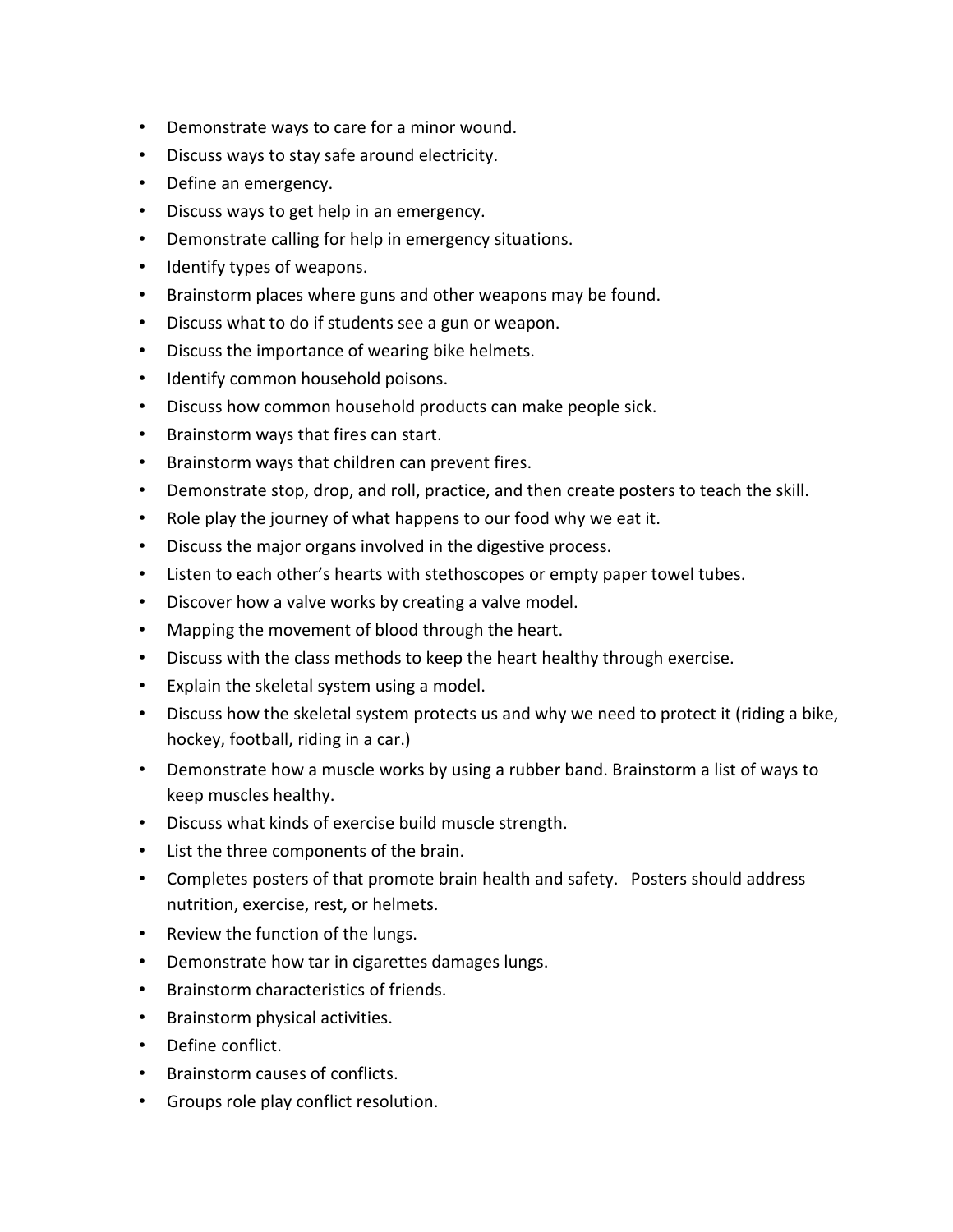- Discuss listening skills, practice listening skills.
- Brainstorm places to make friends.
- Brainstorm unique qualities and abilities, identify their unique qualities.
- Brainstorm feelings.
- Discuss the importance of feelings.
- Discuss appropriate ways to express feelings.
- Discuss "I statements".
- Pairs of students practice I statements.
- Discuss benefits of physical activity.
- Make a T chart on active and sedentary activities.
- Food sort activity.
- Students try to guess whether substances are medicine or candy.
- Review rules for taking medicines.
- Discuss why medicines have safety caps.
- Students play a decision making game.
- Discuss the decision making process.
- Review the effects of alcohol and other drugs.
- Simulate how drugs could impact their goals.
- Discuss over the counter drugs.
- Discuss prescription medicines.
- Decide whether substances are healthful or harmful for the body.
- Discuss hazards of alcohol and other drug use.
- Simulate how drug use could affect daily activities.
- Brainstorm how activities might be affected by drugs.
- Discuss ways to solve problems without using drugs.
- Practice decision making.
- Discuss problem solving with their families.

#### **Assessments:**

#### **Diagnostic:**

- Pretest/quiz
- KWL Chart
- Question and answer discussion
- Self-evaluation

#### **Formative:**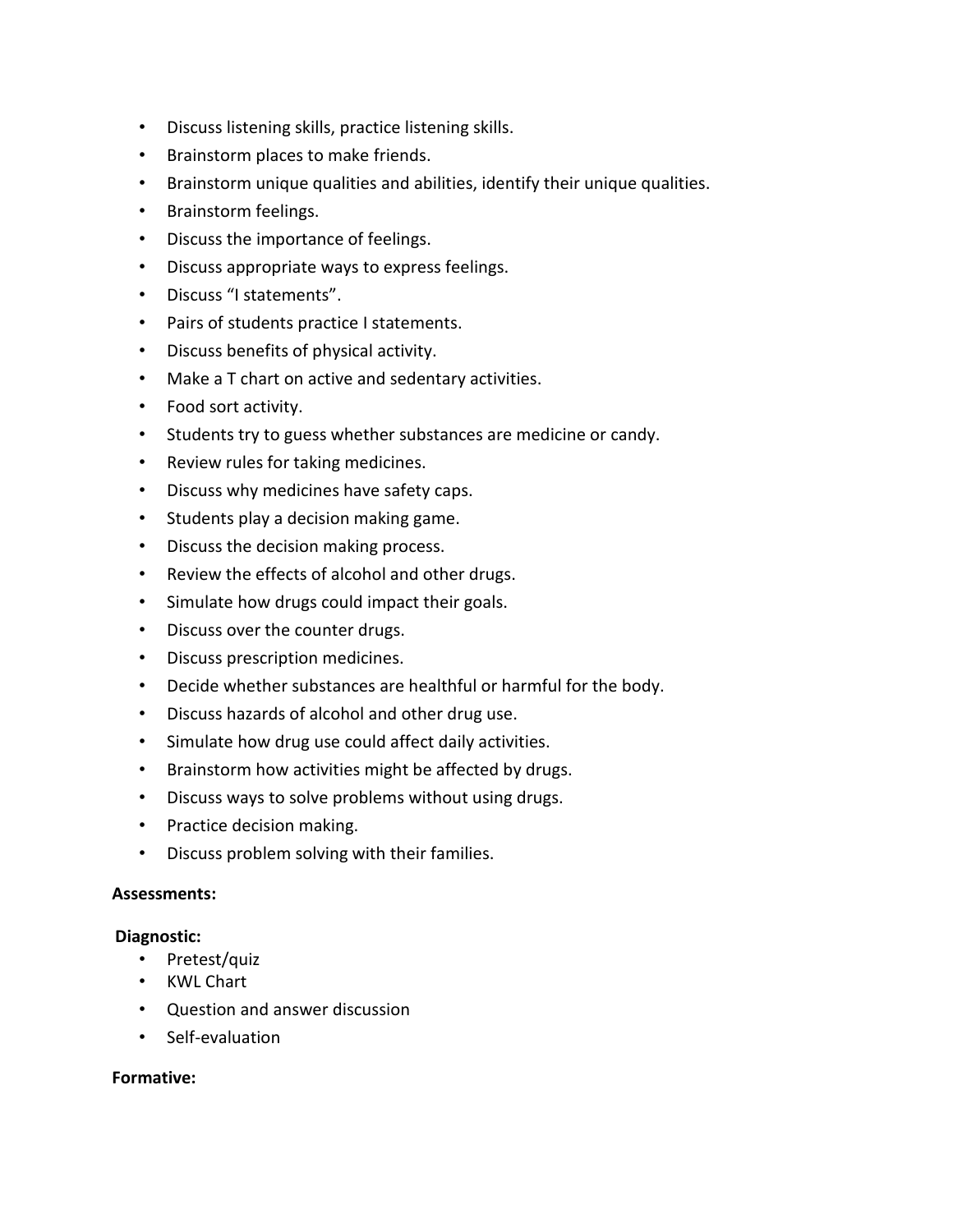- Learning log
- Review Game
- Think Pair Share
- Check and recheck knowledge

### **Summative:**

- Projects
- Written test
- Homework assignment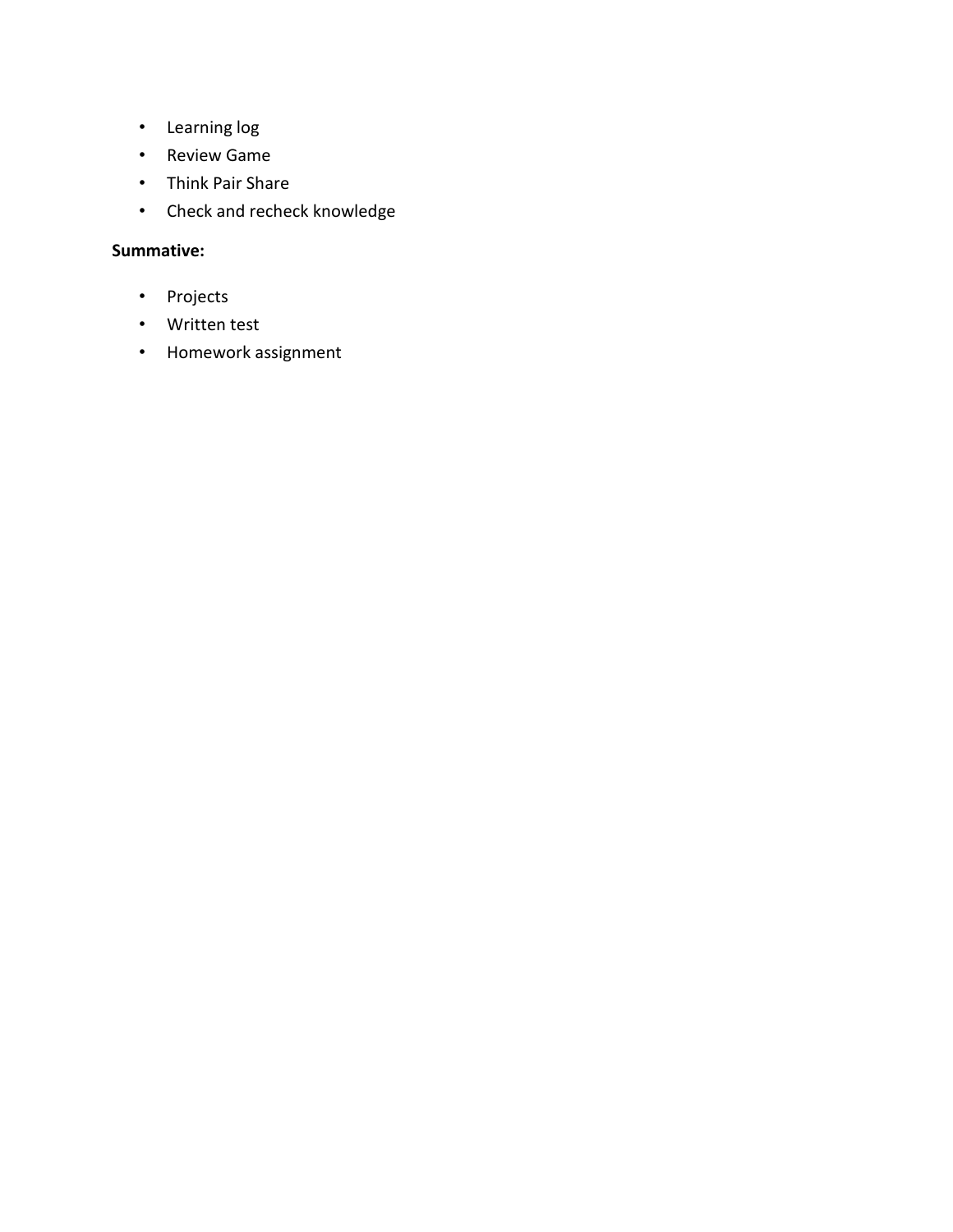#### **Standards Addressed:**

PA Academic Standards: 10.1.3E, 10.2.3A, 10.2.3B, 10.2.3C, 10.2.3E, 10.3.3A, 10.3.3B, 10.3.3D National Standards: 1,2,3,4,5,6,7

#### **Eligible Content:**

- Identify types and causes of common health problems of children.
- Identify personal hygiene practices and community helpers that promote health and prevent the spread of disease.
- Identify health-related information.
- Identify media sources that influence health and safety.
- Identify environmental factors that affect health.
- Recognize safe/unsafe practices in the home, school and community.
- Recognize emergency situations and explain appropriate responses.
- Identify and use safe practices in physical activity settings.

#### **Objectives:**

- Identify and give examples of common bullying behaviors. (DOK 1)
- Assess ways to deal with bullying behaviors. (DOK 3)
- Synthesize "I" messages and when to use them. (DOK 4)
- Critique reactions to bullying scenarios. (DOK 4)
- Create anti-bullying tactics for themselves and for their classroom. (DOK 4)
- Recall that in certain bullying situations, it is appropriate to request help from an adult. (DOK 1)
- Define cyber bullying. (DOK 1)
- Assess what is safe to use on the internet and what is not. (DOK 3)
- Identify how personal behaviors can contribute to the pollution of resources. (DOK 1)
- Hypothesize ways to prevent pollution in the community. (DOK 3)
- Identify the need for recycling to save resources and prevent pollution in the community. (DOK 1)
- Summarize the importance of protecting the earth's resources and environment. (DOK 2)
- Identify ways that resources can be reused. (DOK 1)
- Relate germs to the spread of disease. (DOK 2)
- Identify healthy ways to prevent the spread of germs. (DOK 1)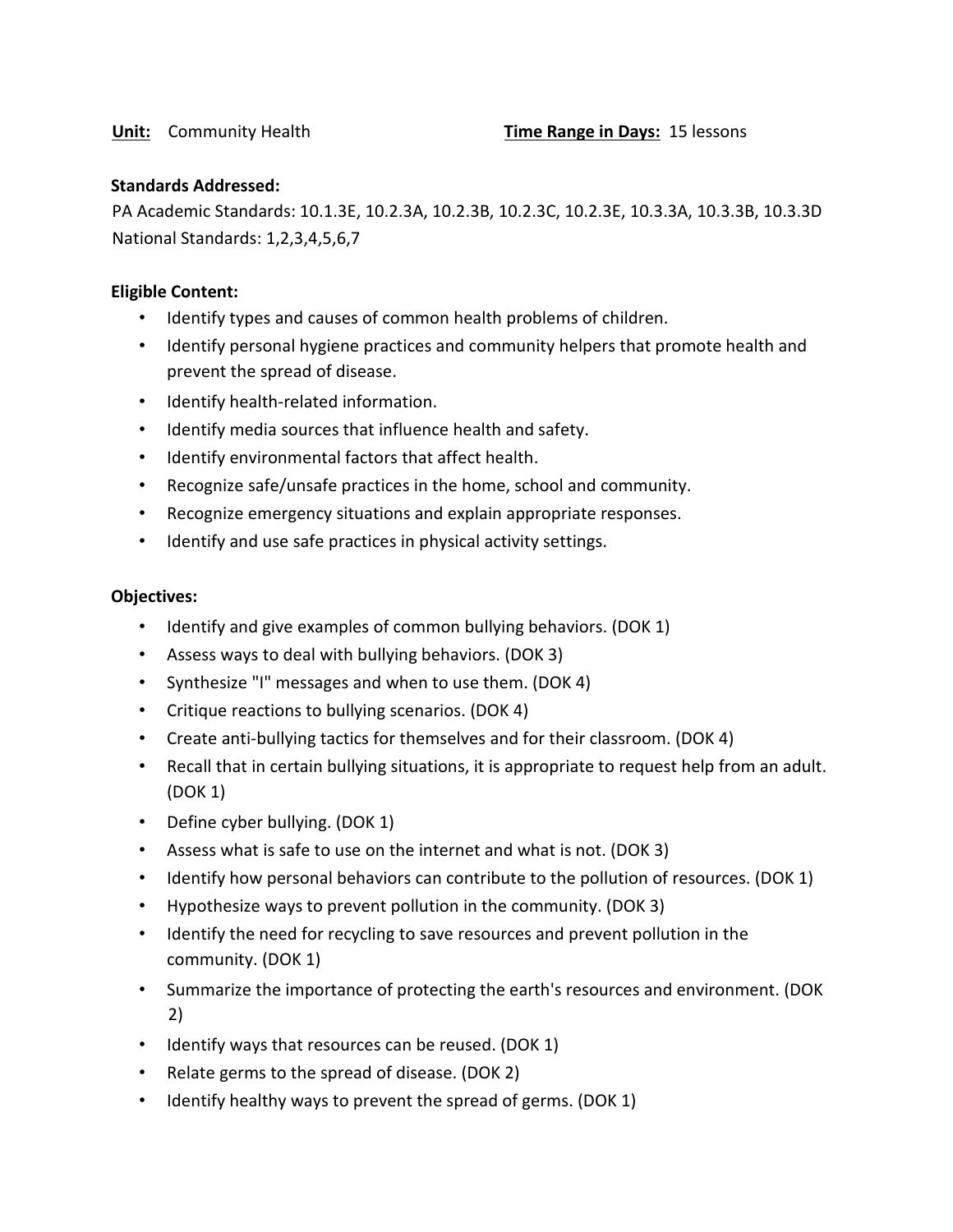- Describe the role of antibodies in the body. (DOK 1)
- Analyze the importance of immunizations and medicines in fighting diseases. (DOK 4)
- Recall that lice are insects that can spread easily. (DOK 1)
- Hypothesize methods to avoid spreading lice. (DOK 3)
- Identify the role of antibodies in the body. (DOK 1)
- Describe the importance of immunizations and medicines in fighting diseases. (DOK 1)  $\Box$ Compare and contrast how the student feels when he is sick. (DOK 3)

#### **Core Activities and Corresponding Instructional Methods:**

- Take pre/post-test on bullying.
- View bullying video segments.
- Identify the bully in each of the video segments, what the bully did and why the bully said or did what they did.
- Identify the victim in each of the video segments (what can the victim do or should have done).
- Identify and role play how not to be a victim (standing up for one self).
- Participate in various role plays, sequencing games, guessing games, How I feel discussions, etc.
- Story starters, and Bully Buster Activities.
- Identify ways to reduce, reuse, and recycle.
- Discuss pollution in the community.
- Discuss ways to prevent air pollution, water pollution, noise pollution.
- Review goal setting steps.
- Set goals to reduce pollution.
- Discuss recycling.
- Demonstrate ways to prepare materials for recycling.
- Discuss the importance of reusing materials.
- Brainstorm ways to reuse materials.
- Groups list reusable items.
- Identify ways to reuse materials.

#### **Assessments:**

#### **Diagnostic:**

- Pretest
- KWL chart
- Question and answer session